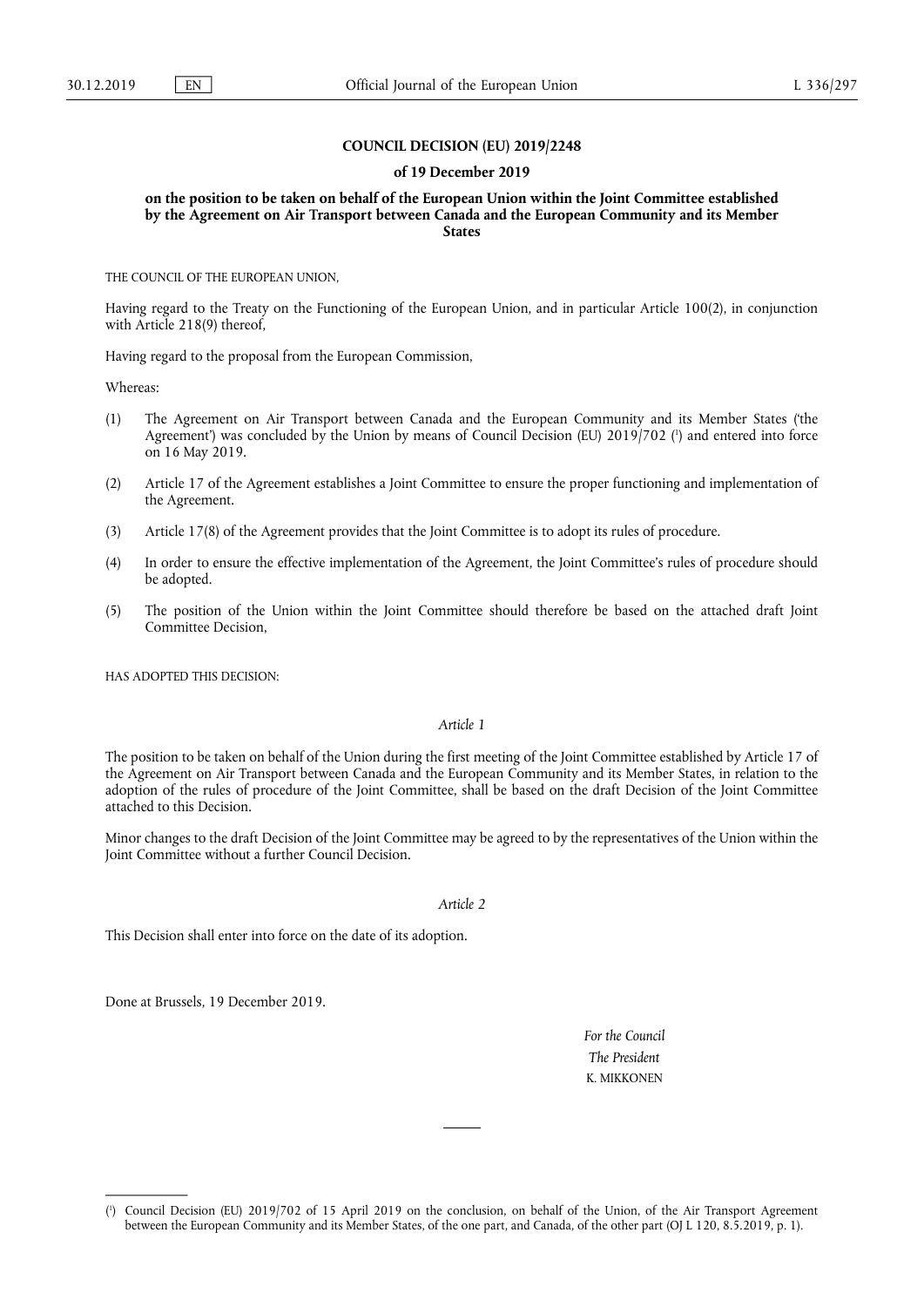## *DRAFT*

# **DECISION No 1/2020 OF THE CANADA-EU JOINT COMMITTEE ESTABLISHED BY THE AGREEMENT ON AIR TRANSPORT BETWEEN CANADA AND EUROPEAN COMMUNITY AND ITS MEMBER STATES**

**of …** 

# **adopting its rules of procedure**

THE CANADA-EU JOINT COMMITTEE,

Having regard to the Agreement on Air Transport between Canada and the European Community and its Member States ('the Agreement'), and in particular Article 17 thereof,

HAS DECIDED AS FOLLOWS:

*Sole Article* 

The rules of procedure of the Joint Committee annexed to this Decision are hereby adopted.

Done at …,

*For the Joint Committee,* 

*The Head of the European Union Delegation* 

*[name]* 

*The Head of the Canada Delegation [name]*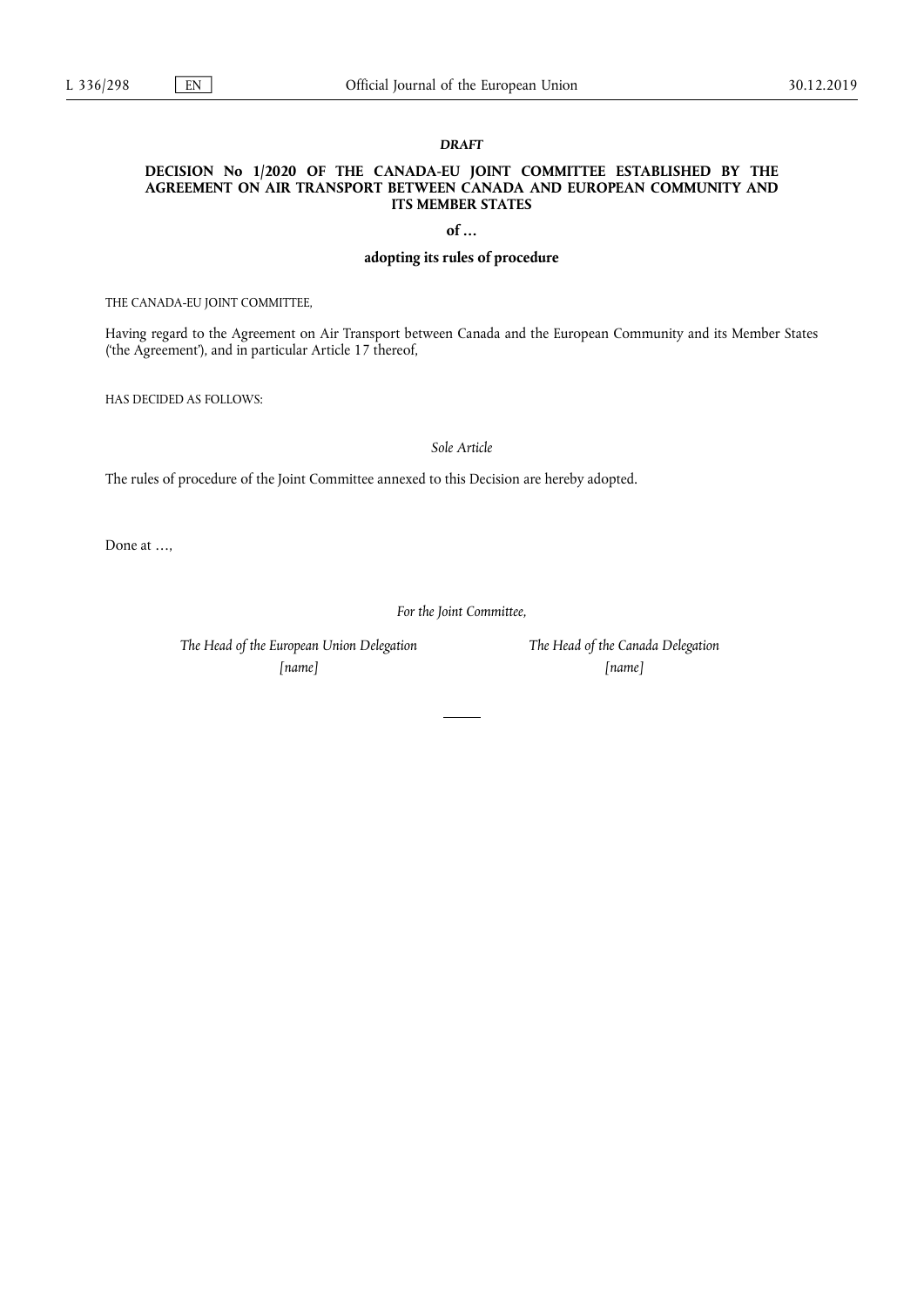### *ANNEX*

## RULES OF PROCEDURE

THE JOINT COMMITTEE,

Having regard to the Agreement on Air Transport between Canada and the European Community and its Member States, and in particular Article 17 thereof,

HAS ADOPTED THE FOLLOWING RULES OF PROCEDURE:

# *Article 1*

### **Heads of Delegation**

1. The Joint Committee shall be composed of representatives of the Parties.

2. The Joint Committee shall be jointly chaired by the Heads of Delegation of the Parties.

### *Article 2*

### **Meetings**

1. The Joint Committee shall meet at least once a year, with responsibility for hosting alternating between the Parties. In addition, either Party may request the convening of a meeting of the Joint Committee pursuant to Article 17(3) of the Agreement.

2. The Joint Committee may hold meetings face-to-face or via other means (conference calls or video conferences).

# *Article 3*

## **Delegations**

1. Prior to a meeting, the Heads of Delegation shall inform each other of the intended composition of their delegations for that meeting.

2. Air transport industry stakeholder representatives may be invited to attend meetings as observers, if the Joint Committee so agrees.

3. The Joint Committee may agree to invite other interested parties or experts to attend meetings in order to provide information on particular subjects.

#### *Article 4*

# **Secretariat**

An official of the European Commission and an official of the Government of Canada shall act jointly as secretaries of the Joint Committee.

## *Article 5*

#### **Agenda of the meetings**

1. The Heads of Delegation shall establish the provisional agenda of each meeting by mutual agreement. To facilitate distribution to, and consultation with, members of each delegation, and to the extent possible, that provisional agenda shall be established at the latest fifteen days before the date of the meeting.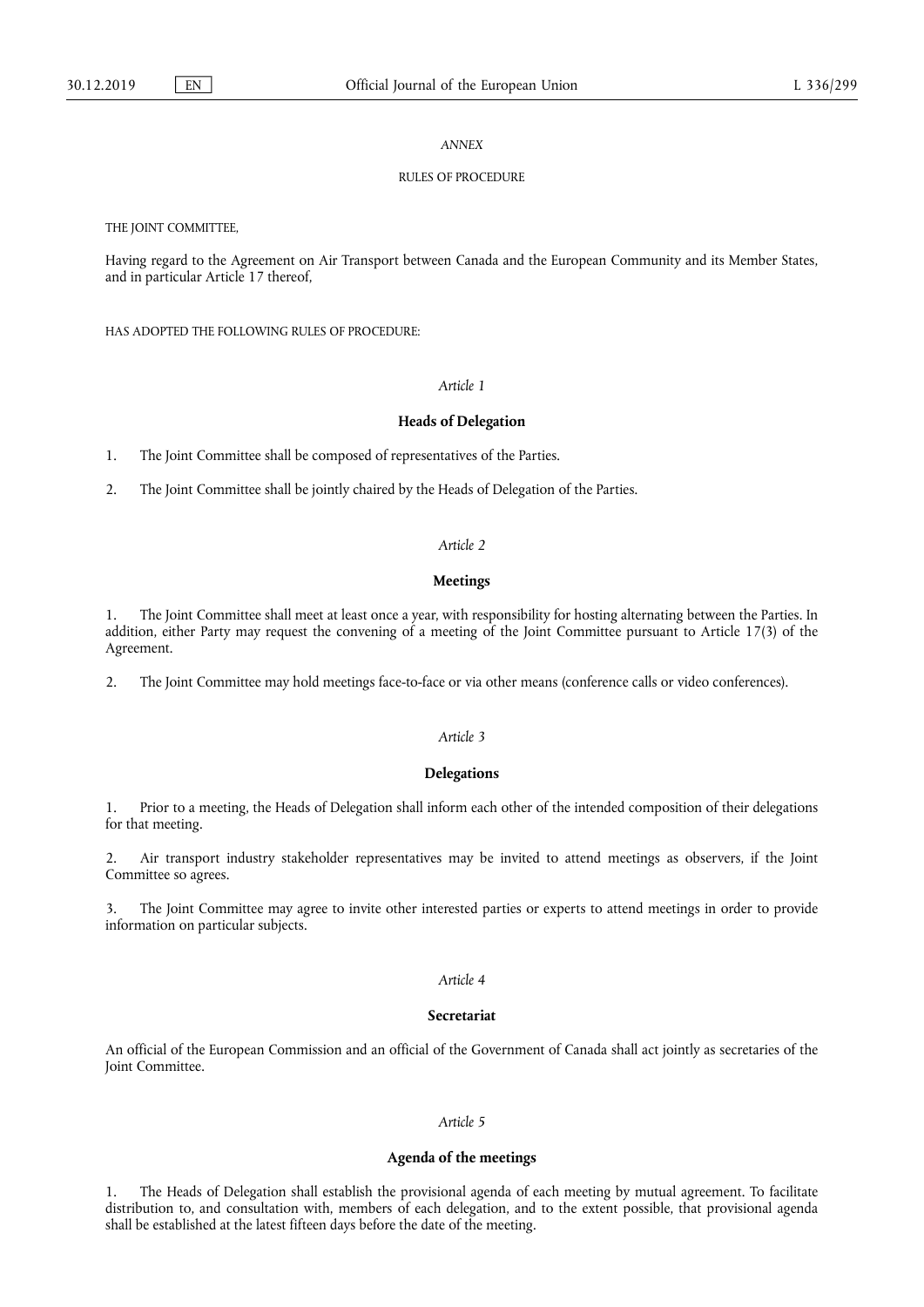The agenda shall be adopted by the Joint Committee at the beginning of each meeting. Items other than those appearing on the provisional agenda may be included in the agenda if the Joint Committee so agrees.

The Heads of Delegation may shorten the time limit provided for in paragraph 1 in order to take into account the urgent nature of a particular matter.

## *Article 6*

### **Record of the Meeting**

1. A draft Record of the Meeting of each Joint Committee meeting shall be drawn up at the end of each meeting. It shall indicate the items discussed and any joint conclusions reached, including any recommendations and decisions adopted.

2. The Record of the Meeting shall be approved in writing by the Heads of Delegation within 30 days of the date of the meeting or by any other date decided by the Parties.

When approved, the Record of the Meeting shall be signed by the Heads of Delegation and one original copy will be filed by each of the Parties. The Parties may decide that signing and exchanging electronic copies satisfies that requirement.

4. Except as otherwise agreed, the meetings of the Joint Committee shall not be public. The Records of the Meeting and exchanges of correspondence, as the case may be, shall be public unless otherwise requested by one of the Parties. If necessary, the Joint Committee may agree to recommend the issuance of a joint press release.

#### *Article 7*

#### **Written procedure**

Where necessary, and duly motivated, decisions and recommendations of the Joint Committee may be adopted through written procedure. To that end, the Heads of Delegation shall exchange the draft measures on which the opinion of the Joint Committee is asked, which then may be confirmed by exchange of correspondence.

# *Article 8*

### **Deliberations**

1. The Joint Committee shall take its decisions and formulate recommendations on the basis of consensus.

2. The decisions and recommendations of the Joint Committee shall be entitled 'Decision' and 'Recommendation' and followed by a serial number, by the date of their adoption and by a description of their subject.

The decisions and recommendations of the Joint Committee shall be signed by the Heads of Delegation and attached to the Record of the Meeting.

4. Any decision taken by the Joint Committee shall be implemented by the Parties in accordance with their own internal procedures.

## *Article 9*

#### **Working Groups**

The Joint Committee may agree to set up working groups to study specific matters of relevance to the Agreement. The terms of reference for a working group shall be approved by the Joint Committee and included in the appropriate Record of the Meeting.

2. The membership of the working groups shall be determined by the Joint Committee.